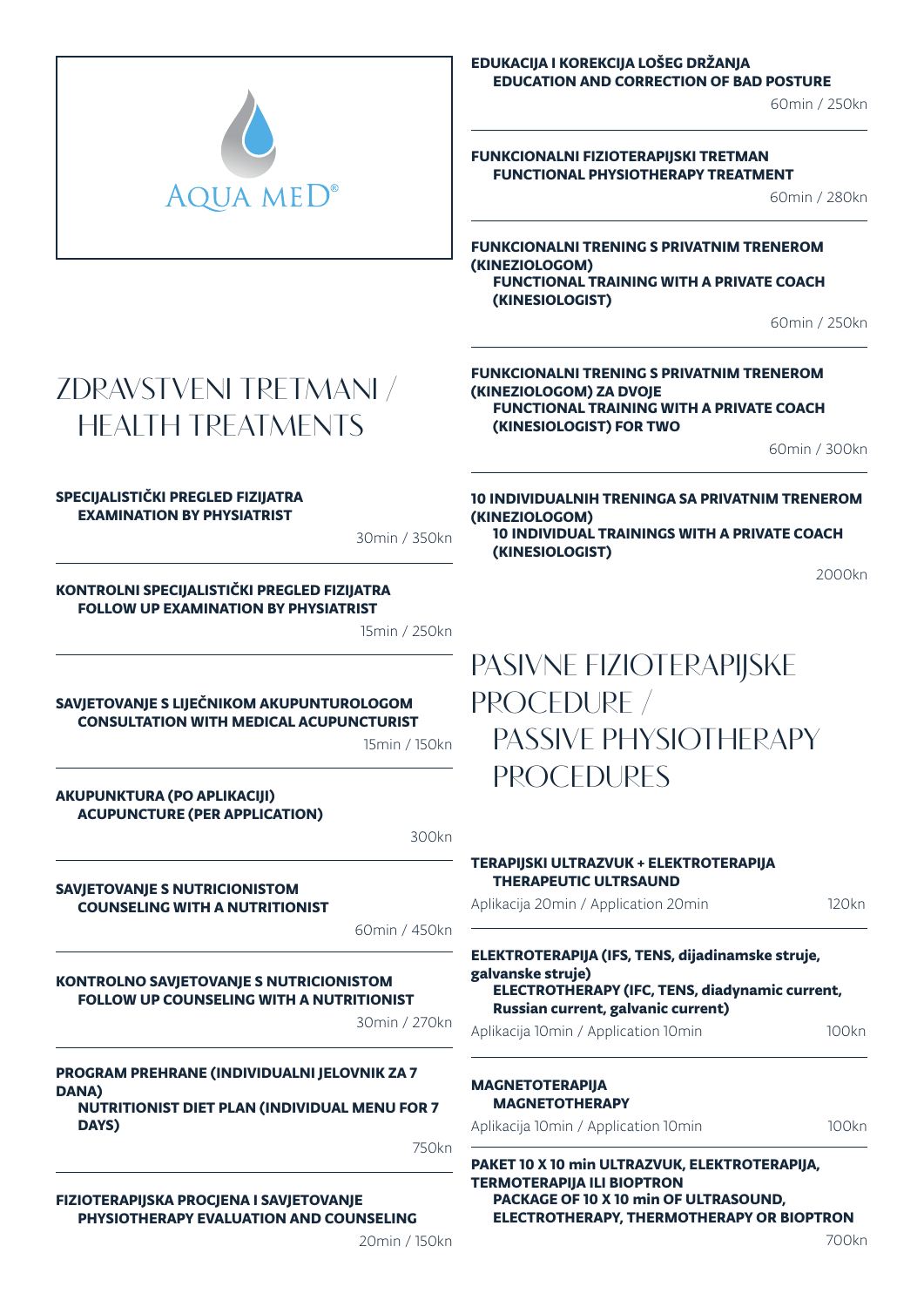#### MEDICINSKA MASAŽA I MANUALNA TERAPIJA MEDICAL MASSAGE AND MANUAL THERAPY

|                                                                                                                                           | 40 min / 340kn                      |
|-------------------------------------------------------------------------------------------------------------------------------------------|-------------------------------------|
| PAKET 10 X 40 min MEDICINSKA MASAŽA + MANUALNA<br><b>TERAPIJA</b><br>PACKAGE OF 10 X 40 min OF MEDICAL MASSAGE +<br><b>MANUAL THERAPY</b> |                                     |
|                                                                                                                                           | 3.200kn                             |
| MEDICINSKA MASAŽA I ULTRAZVUK 40 min<br><b>MEDICAL MASSAGE AND ULTRASOUND 40min</b>                                                       | 340kn                               |
| PAKET 10 X 40 min MEDICINSKA MASAŽA + ULTRAZVUK<br><b>ACKAGE OF 10 X 40 min OF MEDICAL MASSAGE +</b><br><b>ULTRASOUND</b>                 | 3.200kn                             |
| <b>RAD NA FASCIJAMA</b><br>(TEHNIKE MFR, STECCO, EMETT)                                                                                   | 60 min / 300kn                      |
| <b>MSTR TEHNIKA ZA OŽILJKE</b>                                                                                                            | 30 min / 200kn                      |
| <b>TRETMAN ZA DIJASTAZU</b>                                                                                                               | $60 \text{ min}$ / $300 \text{ km}$ |

60 min / 300kn

DNS REHABILITACIJSKI INDIVIDUALNI TRENING

50 min / 280kn



#### HIDROTERAPIJSKE VJEŽBE U BAZENU / HYDROTHERAPY EXERCISES IN THE POOL

| 2x TJEDNO / 2x PER WEEK | 350kn |
|-------------------------|-------|
| 3X TIEDNO / 3X PER WEEK | 450kn |
|                         |       |

#### MEDICINSKI TERAPIJSKI TRENING / MEDICAL THERAPY TRAINING

2x TJEDNO / 2x PER WEEK 350kn 3X TJEDNO/ 3X PER WEEK 450kn NORDIJSKO HODANJE

| 2x TIEDNO / 2x PER WEEK | 220kn |
|-------------------------|-------|
| 1 DOLAZAK / 1 TIME      | 75kn  |

NAJAM ŠTAPOVA / RENTING NORDIC WOLKING POLES 75kn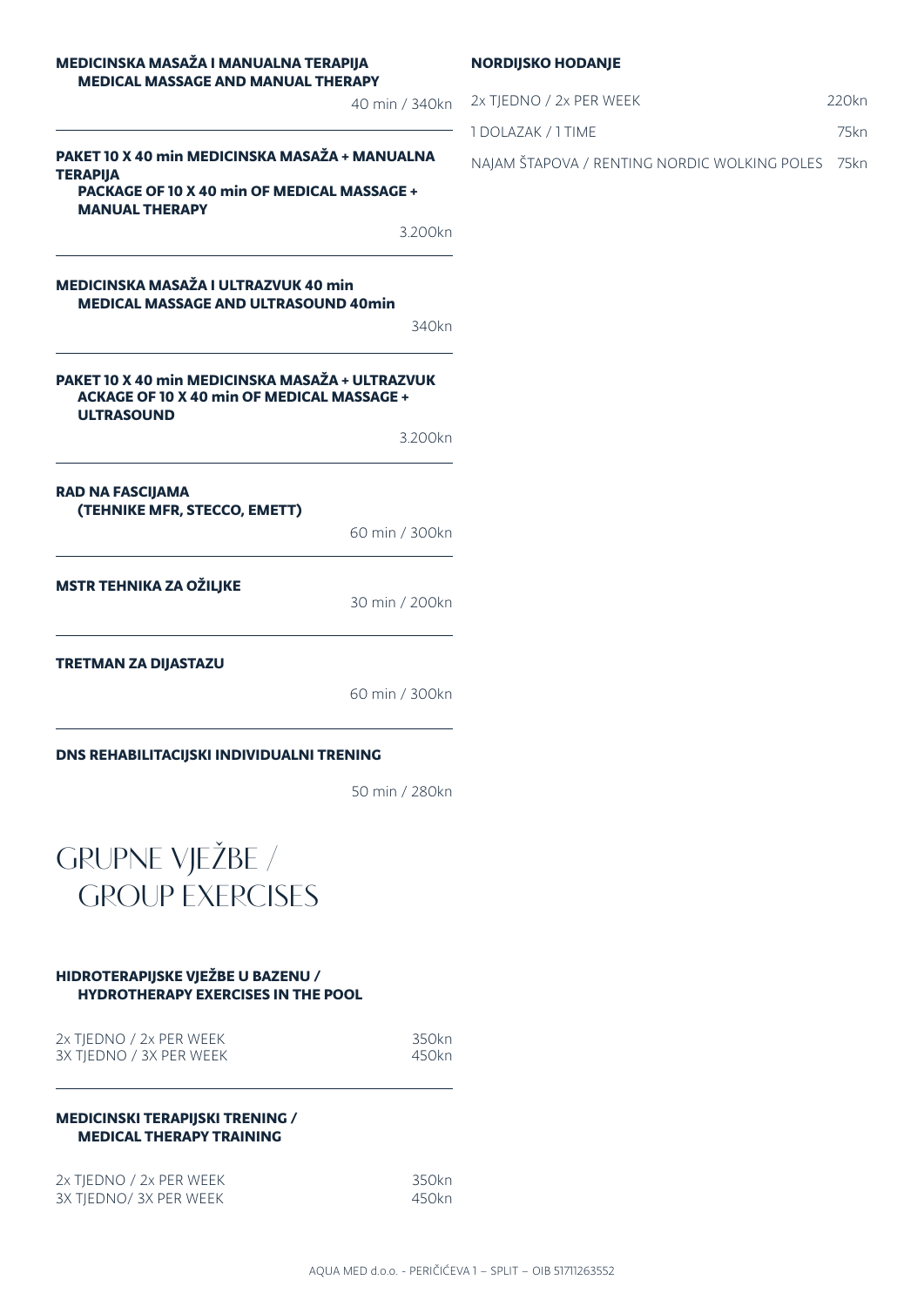

## **VIP TRETMANI / VIP TREATMENTS**

#### AQUA MED "TOUCH" MASAŽA AQUA MED "TOUCH" MASSAGE

90min / 700kn

PAKET "MALA SIRENA" (PILING, MASAŽA I MASKA CIJELOG TIJELA) "THE LITTLE MERMAID" PACKAGE (EXFOLIATION, MASSAGE AND BODY MASK)

90min / 650kn

THÉMAÉ CEREMONY TRETMAN THÉMAÉ CEREMONY TREATMENT

75min / 600kn

# **MASAŽE / MASSAGES**

MEDICINSKA MASAŽA MEDICAL MASSAGE

> 30min / 300kn 60min / 450kn

> > 30min / 300kn 45min / 420kn

#### SPORTSKA MASAŽA SPORTS MASSAGE

AROMA RELAX MASAŽA

AROMA RELAX MASSAGE

30min / 250kn 45min / 350kn 60min / 400kn

#### ANTICELULITNA MASAŽA ANTI-CELLULITE MASSAGE

30min / 300kn 45min / 380kn

#### ANTICELULITNI ULTRAZVUK ANTI-CELLULITE ULTRASOUND

20min / 150kn

LIMFNA DRENAŽA PO DR. VODDER-u DR. VODDER'S LYMPH DRAINAGE

75min / 500kn

**DIEGO DALLA PALMA PROFESSIONAL TRETMANI LICA / FACIAL TREATMENTS BY DIEGO DALLA PALMA PROFESSIONAL**

QUICK REFRESH QUICK REFRESH

30min / 325kn

#### SOOTHING TRETMAN LICA SOOTHING FACIAL TREATMENT

45min / 420kn

MADE TO MEASURE TRETMAN LICA MADE TO MEASURE FACIAL TREATMENT

60min / 480kn

ICON TIME ANTI-AGE TRETMAN LICA ANTI-AGE ICON TIME FACIAL TREATMENT

75min / 550kn

LIFTING YOUTH VENOM TRETMAN LICA LIFTING YOUTH VENOM FACIAL TREATMENT

90min / 750kn

# **THÉMAÉ TRETMANI TIJELA / BODY TREATMENTS BY THÉMAÉ**

THÉMAÉ LOMI–MAE MASAŽA THÉMAÉ LOMI–MAE MASSAGE

75min / 650kn

ORIJENTALNA MASAŽA ORIENTAL MASSAGE

60min / 550kn

DETOX TRETMAN TIJELA DETOX BODY TREATMENT

75min / 600kn

#### ANTICELULIT SLIMING TRETMAN TIJELA ANTI-CELLULITE SLIMMING BODY TREATMENT

75min / 600kn

#### PILING TIJELA MORSKOM SOLJU I LATICAMA NEVENA BODY EXFOLIATION WITH SEA SALT AND POT MARIGOLD PETALS

25min / 300kn